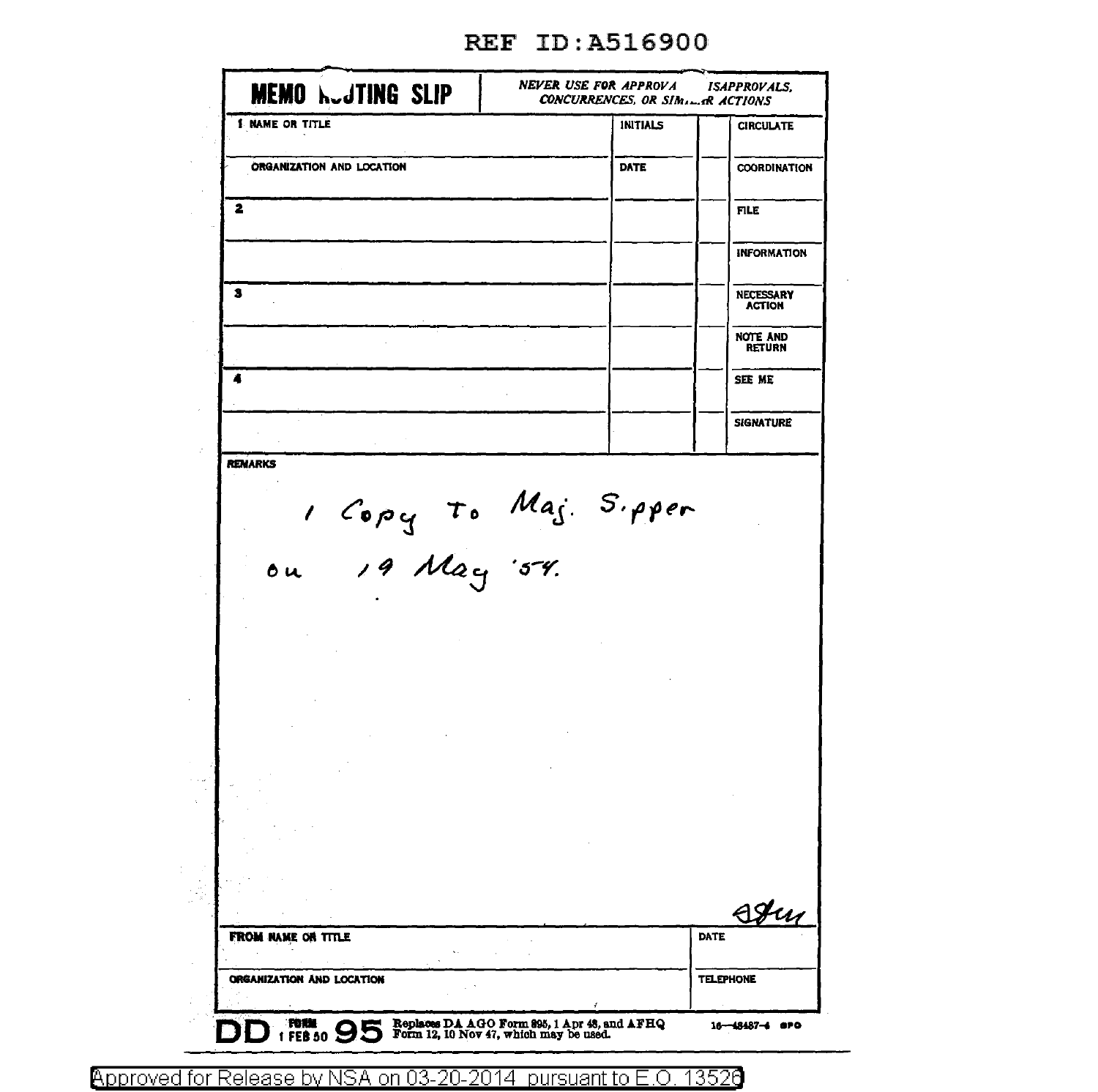## MEMORANDUM FOR MR. FRIEDMAN

At 1330 on 10 March 1954, a meeting was held in the NSA staff conference room for the purpose of discussing NSA recommendations made on the basis of the "Robertson Report" ("Potentialities of COMINT' for Strategic Warning").

The following were present:

Capt. D. M. Agnew  $-DCS/P$ <br>Col. J. J. Davis  $-P/P$ Col. J. J. Davis -P/P<br>Dr. A. Sinkov -PROD Dr. A. Sinkov -PROD<br>Dr. S. Kullback -R/D Dr. S. Kullback -R/D<br>Dr. H. Campaigne -R/D Dr. H. Campaigne Lt. Col. J. F. Laudig-PERS<br>Mr. O. Kirby -P/P (  $-P/P$  (arrived at 1410) Lt. I. T. McDonald -S/ASST

The meeting was presided over by Capt. Agnew and opened with a general discussion of the points listed under "NSA Study - The Potentialities of COMINT for Strategic Warning."

Dr. Sinkov stated that now there are two aspects to the problem:

(1) There are certain areas covered by the report where action taken within NSA itself can alleviate the situation. This Agency must be certain that all possible internal action is taken to satisfy the recommendations made in the report.

(2) There are certain areas covered by the report that require action outside of ISA. This Agency should make certain that these areas are brought to the attention of the appropriate authorities as soon as possible.

A brief discussion ensued concerning the outcome of the Director's request for 1065 additional people. A/G reported that, although a request for 375 people had been approved, no answer had yet been received on the request for the 1065.

Dr. Sinkov cited Dr. Einstien's personal plea to President Roosevelt as being the initial impetus to the Manhattan District Project of the Atomic Energy Commission. He went on to say that the Director, NSA, has, in the Robertson Report, a reason and a means for doing a similar thing for intelligence and strategic warning and on the basis of that report he could go directly to the Secretary of Defense and/or the President. In order to take such action NSA must be able to say that we have done all in our power to acconplish our mission and to satisfy the recommendations of the Robertson Report.

Dr. Sinkov continued with the proposal that a brief paper be prepared for the Director stating NSA's position on each point of the Robertson Report on which NSA could act within itself, and NSA's position on each point on which we can do nothing without help.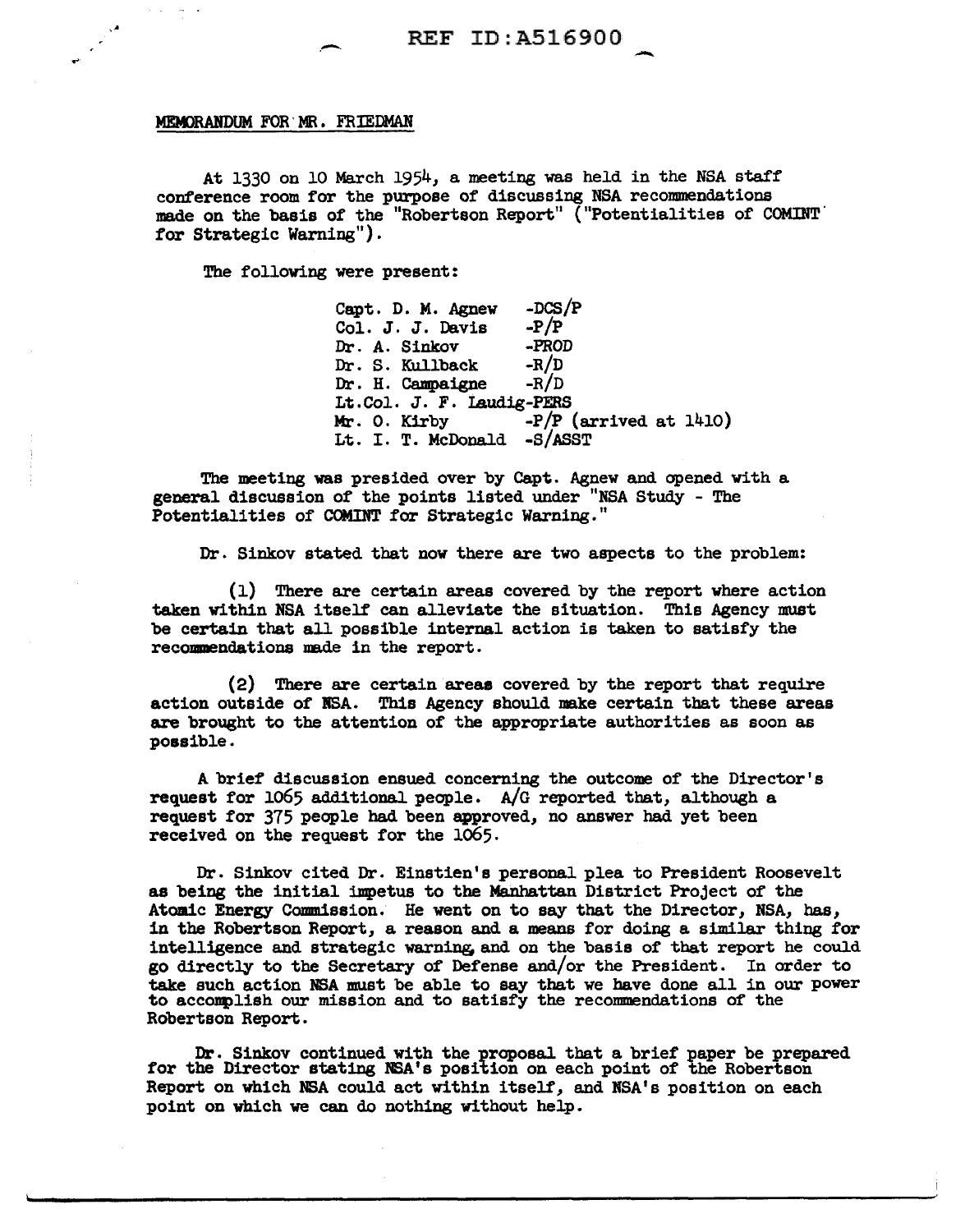$\overline{\phantom{a}}$ 

It was suggested that the Director be verbally briefed on this proposal and that, if the Director approved in' spirit, a committee of experts be appointed to prepare the written brief.

Capt. Agnew stressed that NSA should be able to assure the Director that a1l possible has been done within NSA before external proposals are made.

It was considered that the Robertson Report highlighted three major problems: special intelligence, personnel, and traffic analysis.

It was suggested that a memorandum be prepared for the Director containing: (1) the major recommendations of the Robertson Report with statements on what bas been done in regard to each within the capabilities of NSA;  $(2)$  a statement of Dr. Sinkov's plan.

It was further suggested that any written paper contain the following ideas:

(1) NSA has carried out the recommendations made to the maximum extent possible.

(2) It is considered that it is within the capability of COMINT to provide a considerable increase in intelligence about Russia and the Satellites than is presently being realized.

 $(3)$  This intelligence may well bear on the whole problem of strategic warning as well as being extremely valuable in other areas.

During a general discussion on the proposal, it was recommended that this project be submitted as an entity in itself, completely independent of any previous proposals or requests; and it was decided that the following would be recommended as the basic outline of the proposal:

I. Special legislation for the United States COMINT effort

1. Personnel

a. Increased authorization

b. Relief from restrictive federal service regulations

c. More complete control of the COMINT military career field (including the establishment of COMINT career fields)

d. Control of military personnel rotation.

2. Funding

a. From one to two billion dollars programmed over a five year period (this would be roughly 150-300 million per year conpared to NSA's present 60 million per year)

 $\zeta$  /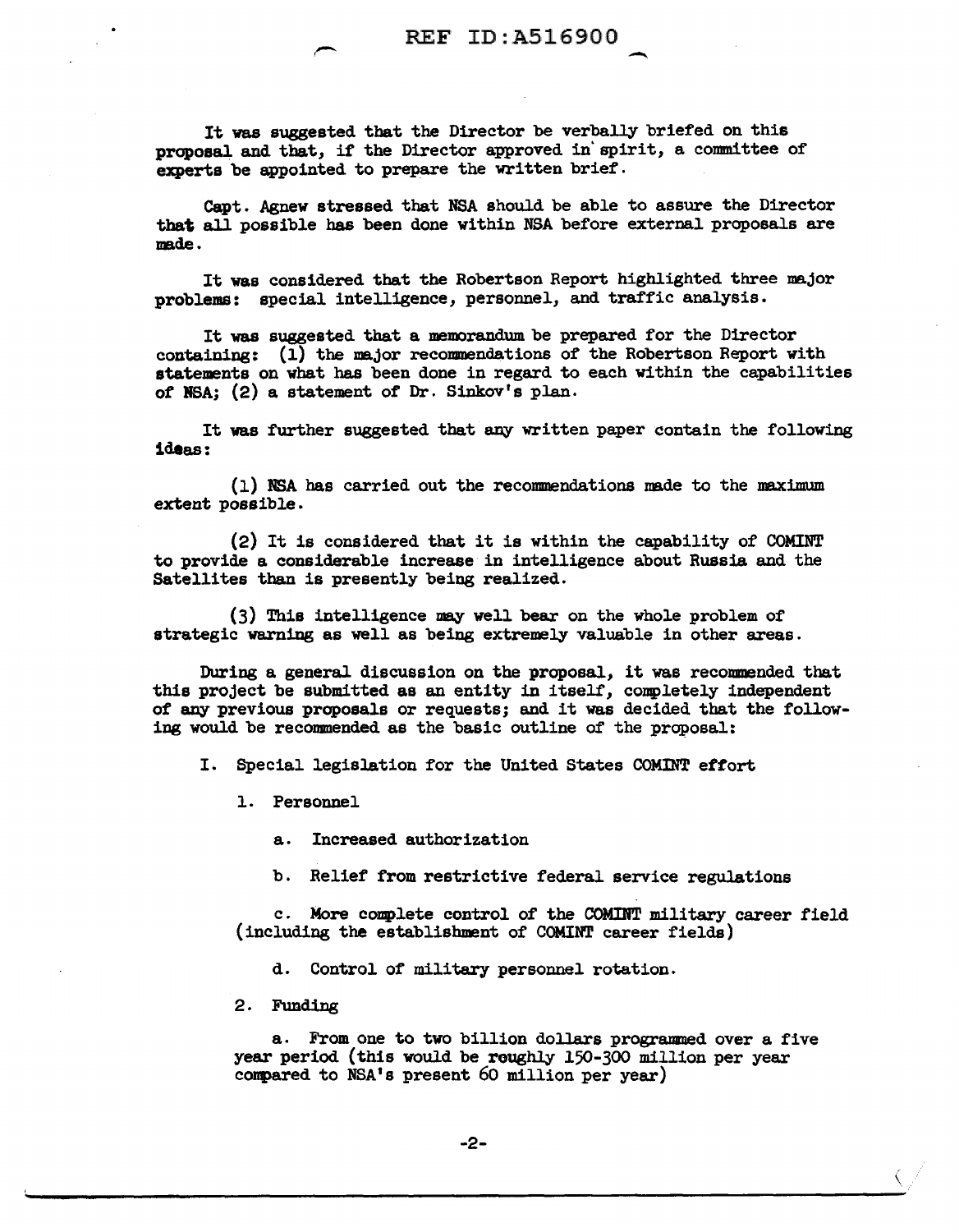It was decided that Capt. Agnew would present the idea verbally to the Director and then, if the Director was willing, a subsequent meeting would be called for additional discussion.

9. T. Mc Done  $\mathbf{L}$ 

-

I. T. McDONALD LT USAF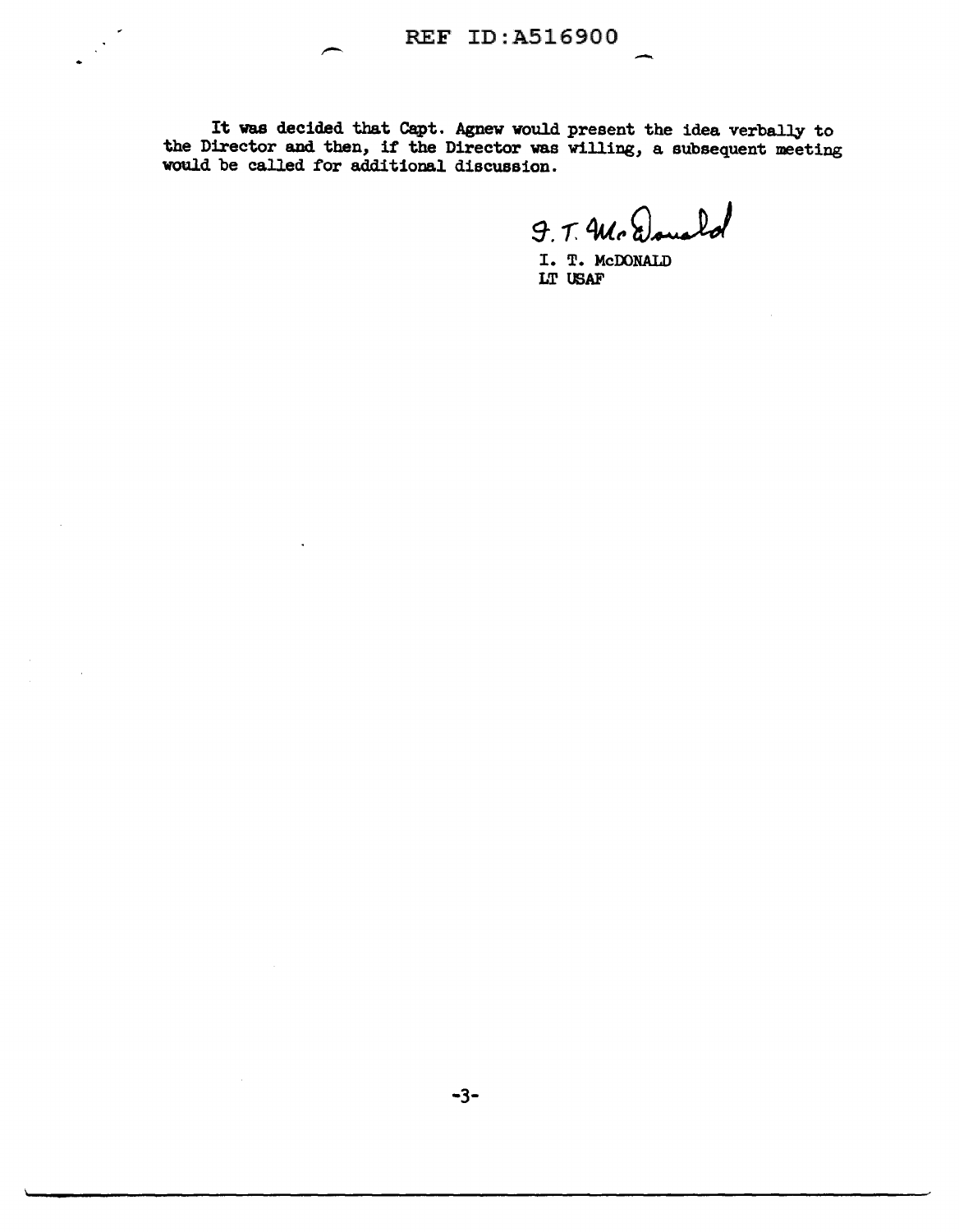## REF ID:A516900

## MEMORANDUM FOR MR. FRIEDMAN

At 1330 on 10 March 1954, a meeting was held in the NSA staff' conference room for the purpose of discussing NSA recommendations made on the basis of the "Robertson Report" ("Potentialities of COMINT for Strategic Warning").

The following were present:

Capt. D. M. Agnew  $-DCS/P$ <br>Col. J. J. Davis  $-P/P$ Col. J. J. Davis  $-P/P$ <br>Dr. A. Sinkov -PROD Dr. A. Sinkov -PROD<br>Dr. S. Kullback -R/D Dr. S. Kullback -R/D<br>Dr. H. Campaigne -R/D Dr. H. Campaigne Lt.Col. J. F. Laudig-PERS<br>Mr. O. Kirby -P/P  $\text{F/P}$  (arrived at 1410). Lt. I. T. McDonald -S/ASST

The meeting vas presided over by Capt. Agnew and opened with a general discussion of the points listed under "NSA Study - The Potentialities of COMINT for Strategic Warning."

Dr. Sinkov stated that now there are two aspects to the problem:

( l) There are certain areas covered by the report where action taken within NSA itself can alleviate the situation. This Agency must be certain that all possible internal. action is taken to satisfy the recommendations made in the report.

 $(2)$  There are certain areas covered by the report that require action outside of NBA. This Agency should nake certain tbat these areas are brought to the attention of the appropriate authorities as soon as possible.

A brief discussion ensued concerning the outcome of the Director's request for 1065 additional people. A/G reported that, although a request for 375 people had been approved, no answer had yet been received on the request for the 1065.

Dr. Sinkov cited Dr. Einstien'e personal plea to President Roosevelt as being the initial impetus to the Manhattan District Project of the Atomic Energy Commission. He went on to say that the Director, NSA, bas, in the Robertson Report, a reason and a means for doing a similar thing for intelligence and strategic warning, and on the baeis of that report he could go directly to the Secretary of Defense and/or the President. In order to take such action NSA must be able to say that we have done all in our power to accomplish our mission and to satisfy the recommendations of the Robertson Report.

Dr. Sinkov continued with the proposal that a brief paper be prepared for the Director stating NSA's position on each point of the Robertson Report on which NSA could act within itself, and NSA's position on each point on which we can do nothing without help.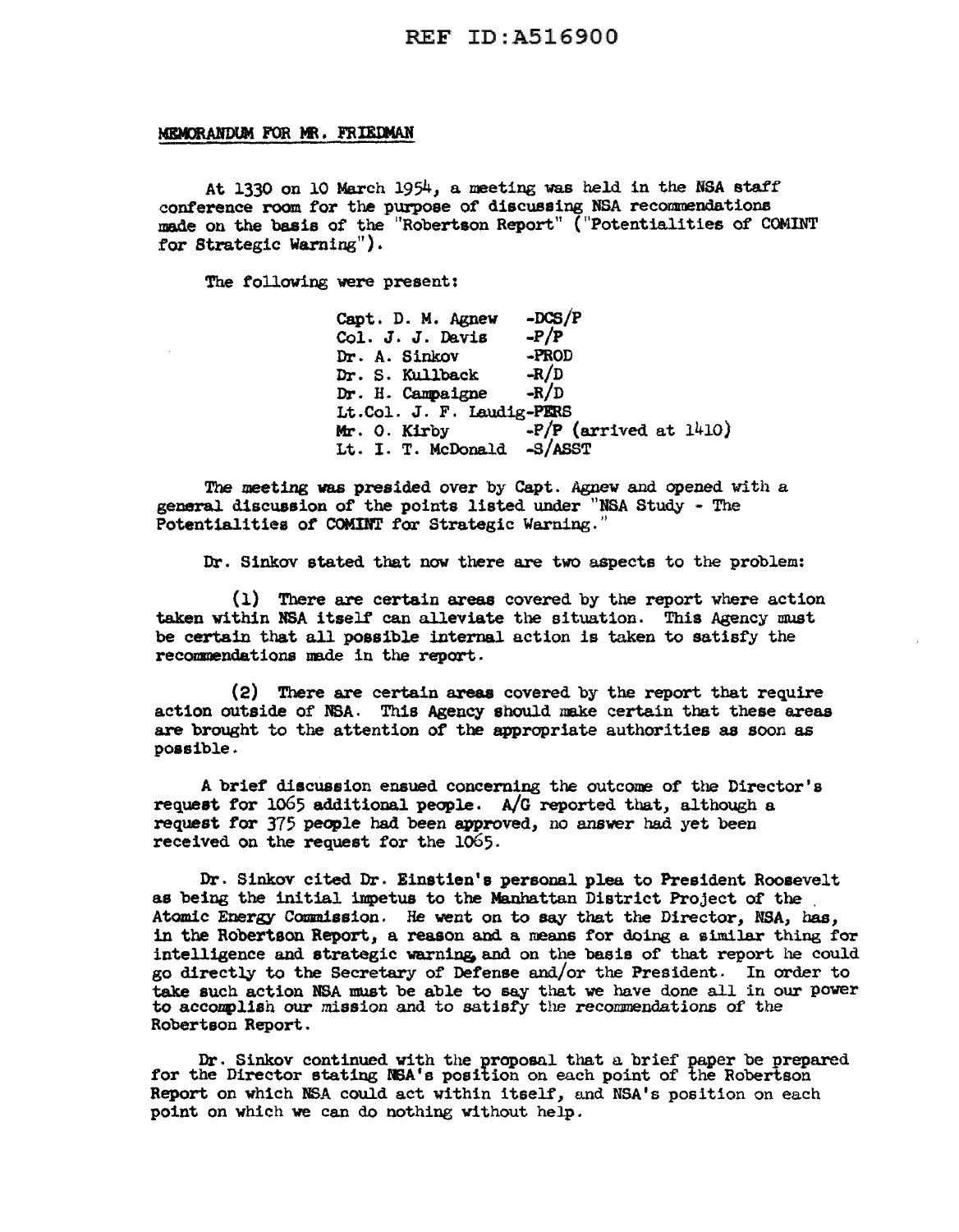It was suggeeted that the Director be verbally briefed on this proposal and that, if the Director approved in spirit, a committee of experts be appointed to prepare the written brief.

Capt. Agnew stressed that NSA should be able to assure the Director that all possible has been done within NSA before external proposals are made.

It vaa considered that the Robertson Report highlighted three major problems: special intelligence, personnel, and traffic analysis.

It was suggested that a memorandum be prepared for the Director containing: (1) the major recommendations of the Robertson Report with statements on what has been done in regard to each within the capabilities *ot* NBA; (2) a statement *ot* Dr. Sinkov' a plan.

It was further suggested that any written paper contain the following ideas:

 $(1)$  NSA has carried out the recommendations made to the maximum extent posaible.

 $(2)$  It is considered that it is within the capability of COMINT to provide a considerable inerease 1n intelligence about Russia and the Satellites than is presently being realized.

(3) Thia intelligence any well bear on the whole problem of strategic warning as well as being extremely valuable in other areas.

During a general discussion on the proposal, it was recommended that this project be submitted as an entity in itself, conpletely independent of any previous proposals or requests; and it was decided that the following would be recommended as the basic outline of the proposal:

I. Special legislation for the United States COMINT etfort

l. Personnel

a. Increased authorization

b. Relief from restrictive federal service regulations

c. More complete control of the COMINT military career field  $(including the establishment of  $COMINT$  career fields)$ 

d. Control of' military personnel rotation.

2. Funding

a. From one to two billion dollars programmed over a five year period (this would be roughly 150-300 million per year compared to  $NSA$ 's present 60 million per year)